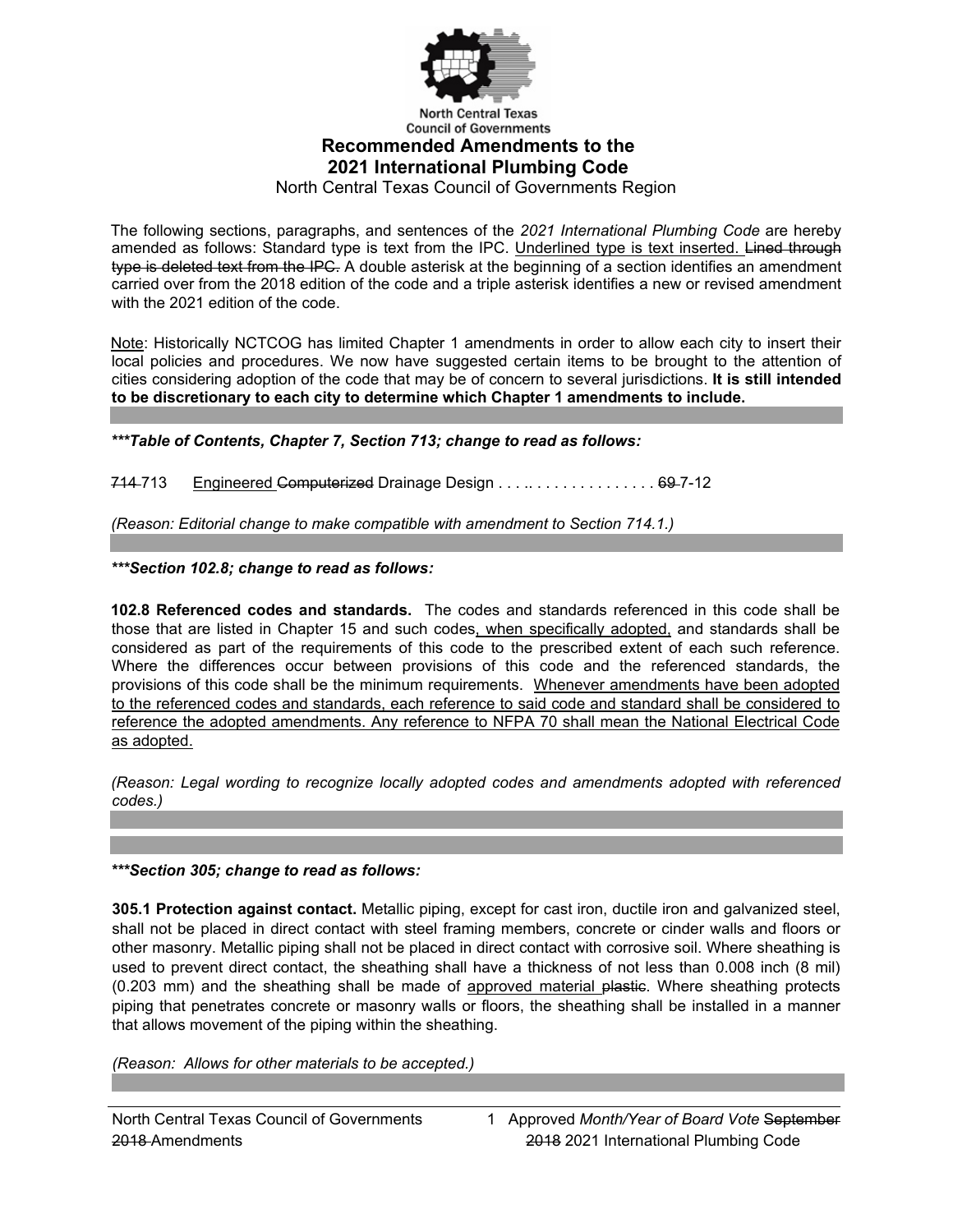**\*\****Section 305.4.1; changed to read as follows:*

**305.4.1 Sewer depth.** Building sewers that connect to private sewage disposal systems shall be a minimum of [number] inches (mm) below finished grade at the point of septic tank connection. Building sewers shall be a minimum of 12 inches (304 mm) below grade.

*(Reason: Provides sewer depth that is common in this region. Deleted reference to private sewage disposal because a private sewage disposal code is not typically adopted in this region.)* 

#### *\*\*\*Section 306.2.4; added to read as follows:*

**\*\*\*306.2.4 Plastic sewer and DWV piping installation.** Plastic sewer and DWV piping installed underground shall be installed in accordance with the manufacturer's installation instructions. Trench width shall be controlled to not exceed the outside the pipe diameter plus 16 inches or in a trench which has a controlled width equal to the nominal diameter of the diameter of the piping multiplied by 1.25 plus 12 inches. The piping shall be bedded in 4 inches of granular fill and then backfilled compacting the side fill in 6-inch layers on each side of the piping. The compaction shall be to minimum of 85 percent standard proctor density and extend to a minimum of 6 inches above the top of the pipe.

*(Reason: To follow manufacturer backfill requirements and to be clear to Inspectors out in the field.)*

*\*\*Section 413.4; change to read as follows:* 

**413.4 Required location for floor drains Public laundries and central washing facilities.** Floor drains shall be installed in the following areas:

- 1. In public laundries and in the central washing facilities of multiple family dwellings, the rooms containing automatic clothes washers shall be provided with floor drains located to readily drain the entire floor area. Such drains shall have a minimum outlet of not less than 3 inches (76 mm) in diameter.
- 2. Commercial kitchens. In lieu of floor drains in commercial kitchens, the Code Official may accept floor sinks.
- 3. Public restrooms.

*(Reason: To make more compatible with local health code practices.)* 

#### *\*\*Section 608.17.5; change to read as follows:*

#### **608.17.5 Connections to lawn irrigation systems.**

The potable water supply to lawn irrigation systems shall be protected against backflow by an atmospheric-type vacuum breaker, a pressure-type vacuum breaker, a double-check assembly or a reduced pressure principal backflow preventer. A valve shall not be installed downstream from an atmospheric vacuum breaker. Where chemicals are introduced into the system, the potable water supply shall be protected against backflow by a reduced pressure principal backflow preventer.

*(Reason: To recognize regional practices.)* 

#### *Section 703.6; Delete*

(Reason: not a standard practice in this region)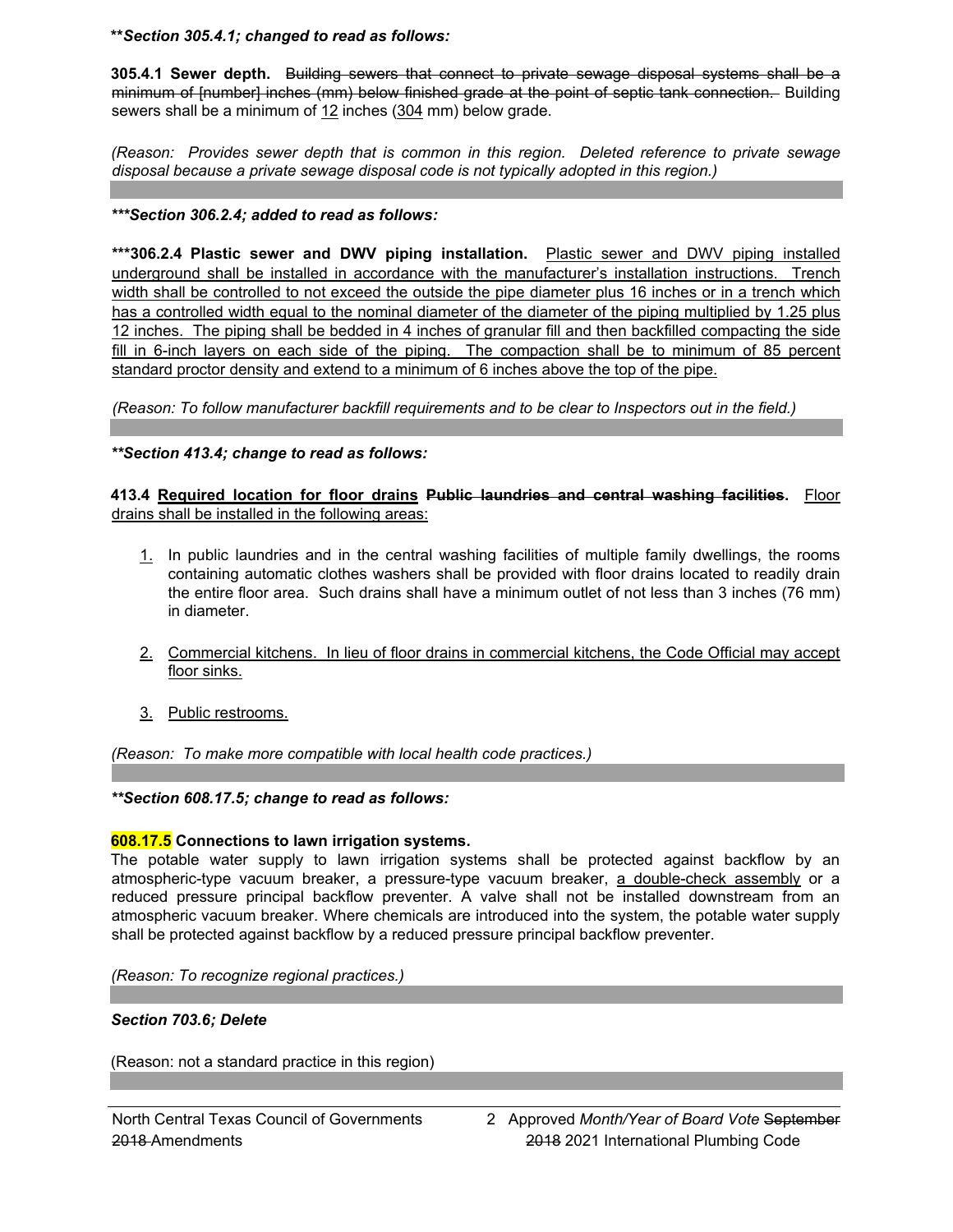*\*\*Section 704.5; added to read as follows:* 

*704.5* **Single stack fittings.** Single stack fittings with internal baffle, PVC schedule 40 or cast-iron single stack shall be designed by a registered engineer and comply to a national recognized standard.

*(Reason: to allow owners, installers, inspectors, and design professionals to ready identify product markers to determine they meet all required standards.)*

#### *\*\*\*Section 712.4.3; add Section 712.4.3 to read as follows:*

**712.4.3 Dual Pump System.** All sumps shall be automatically discharged and, when in any "public use" occupancy where the sump serves more than 10 fixture units, shall be provided with dual pumps or ejectors arranged to function independently in case of overload or mechanical failure. For storm drainage sumps and pumping systems, see Section 1113.

*(Reason: To address dual pump system. To provide reference for storm drainage systems.)* 

*\*\*Section 713, 713.1; change to read as follows:* 

## **SECTION 713 ENGINEERED COMPUTERIZED DRAINAGE DESIGN**

**713.1 Design of drainage system.** The sizing, design and layout of the drainage system shall be permitted to be designed by a registered engineer using *approved* computer design methods.

*(Reason: Code was too restrictive.)* 

*\*\*\*Section 903.1.1; change to read as follows:* 

**903.1 Roof extension 903.1.1 Roof extension unprotected.** Open vent pipes that extend through a roof shall terminate not less than six (6) inches (152 mm) above the roof. Where a roof is to be used for assembly or as a promenade, observation deck, sunbathing deck or similar purposes, open vent pipes shall terminate not less than 7 feet (2134 mm) above the roof.

*(Reason: To provide regional guideline on standard installation method for this area and address reference number correction.)* 

**\*\*Section 1109; delete this section.**

*\*\*\*Section 1202.1; delete Exceptions 1 and 2***.** 

*(Reason: State law already specifies that Med Gas systems must comply with NFPA 99.)*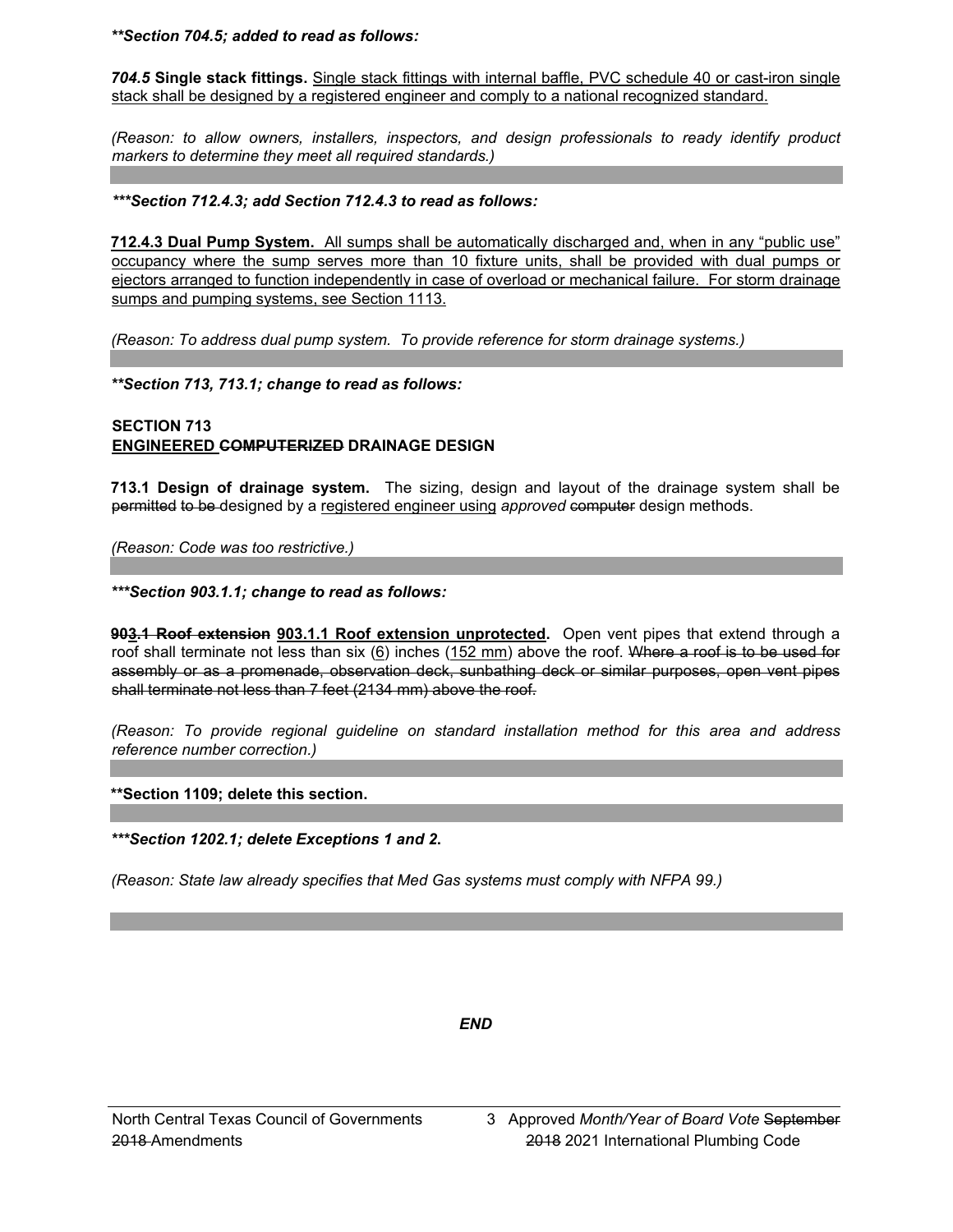

## **Council of Governments Recommended Amendments to the 2021 International Mechanical Code**

North Central Texas Council of Governments Region

The following sections, paragraphs, and sentences of the *2021 International Mechanical Code* (IMC) are hereby amended as follows: Standard type is text from the IMC. Underlined type is text inserted. Lined through type is deleted text from the IMC. A double asterisk at the beginning of a section identifies an amendment carried over from the 2018 edition of the code and a triple asterisk identifies a new or revised amendment of the 2021 edition of the code.

Note: Historically the North Central Texas Council of Governments (NCTCOG) has limited Chapter 1 amendments in order to allow each city to insert their local policies and procedures. We now have suggested certain items to be brought to the attention of cities considering adoption of the code that may be of concern to several jurisdictions. **It is still intended to be discretionary to each city to determine which Chapter 1 amendments to include.**

*\*\*\*Section 102.8; change to read as follows:*

**102.8 Referenced Codes and Standards.** The codes and standards referenced herein shall be those that are listed in Chapter 15 and such codes, when specifically adopted, and standards shall be considered part of the requirements of this code to the prescribed extent of each such reference. Where differences occur between provisions of this code and the referenced standards, the provisions of this code shall apply. Whenever amendments have been adopted to the referenced codes and standards, each reference to said code and standard shall be considered to reference the adopted amendments. Any reference to NFPA 70 shall mean the National Electrical Code as adopted.

*(Reason: Legal wording to recognize locally adopted codes and amendments adopted with referenced codes.)*

*\*\*Section 306.5; change to read as follows:*

**306.5 Equipment and Appliances on Roofs or Elevated Structures.** Where *equipment* requiring *access* or appliances are located on an elevated structure or the roof of a building such that personnel will have to climb higher than 16 feet (4877 mm) above grade to access, an interior or exterior means of access shall be provided. Exterior ladders providing roof *access* need not extend closer than 12 feet (2438 mm) to the finish grade or floor level below and shall extend to the *equipment* and appliances' level service space. Such *access* shall . . . *{bulk of section to read the same}* . . . on roofs having a slope greater than four units vertical in 12 units horizontal (33-percent slope). ... *{remainder of text unchanged}*.

*(Reason: To assure access to roof appliances and provide options to not extend exterior ladders to grade. Consistent with IFGC amendments.)*

### *\*\*Section 306.5.1; change to read as follows:*

**306.5.1 Sloped Roofs.** Where appliances, *equipment*, fans or other components that require service are installed on a roof having a slope of three units vertical in 12 units horizontal (25-percent slope) or greater and having an edge more than 30 inches (762 mm) above grade at such edge, a catwalk at least 16 inches in width with substantial cleats spaced not more than 16 inches apart shall be provided from the roof *access* to a level platform at the appliance. The level platform shall be provided on each side of the appliance to which *access* is required for service, repair or maintenance. The platform shall be not less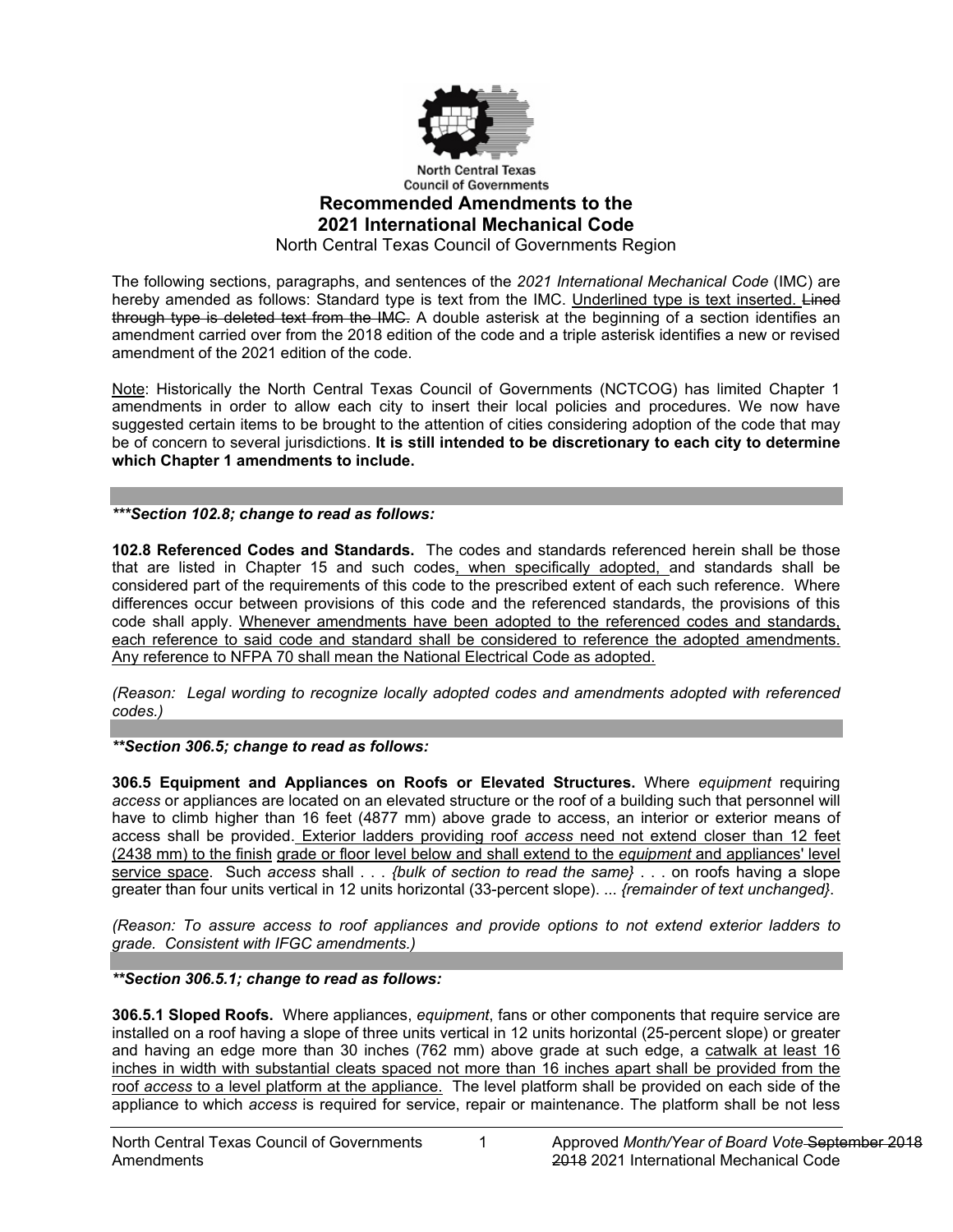than 30 inches (762 mm) in any dimension and shall be provided with guards. The guards shall extend not less than 42 inches (1067 mm) above the platform, shall be constructed so as to prevent the passage of a 21-inch-diameter (533 mm) sphere and shall comply with the loading requirements for guards specified in the *International Building Code*…*{remainder of text unchanged}*.

*(Reason: To assure safe access to roof appliances. Consistent with IFGC amendments.)*

## *\*\*Section 501.3; add an exception to read as follows:*

**501.3 Exhaust Discharge.** The air removed by every mechanical exhaust system shall be discharged outdoors at a point where it will not cause a public nuisance and not less than the distances specified in Section 501.3.1. The air shall be discharged to a location from which it cannot again be readily drawn in by a ventilating system. Air shall not be exhausted into an attic, crawl space, or be directed onto walkways.

## **Exceptions:**

- 1. Whole-house ventilation-type attic fans shall be permitted to discharge into the attic space of dwelling units having private attics.
- 2. Commercial cooking recirculating systems.
- 3. Where installed in accordance with the manufacturer's instructions and where mechanical or natural ventilation is otherwise provided in accordance with Chapter 4, listed and labeled domestic ductless range hoods shall not be required to discharge to the outdoors.
- 4. Toilet room exhaust ducts may terminate in a warehouse or shop area when infiltration of outside air is present.

*(Reason: Provide a reasonable alternative in areas where a large volume of outside air is present.)*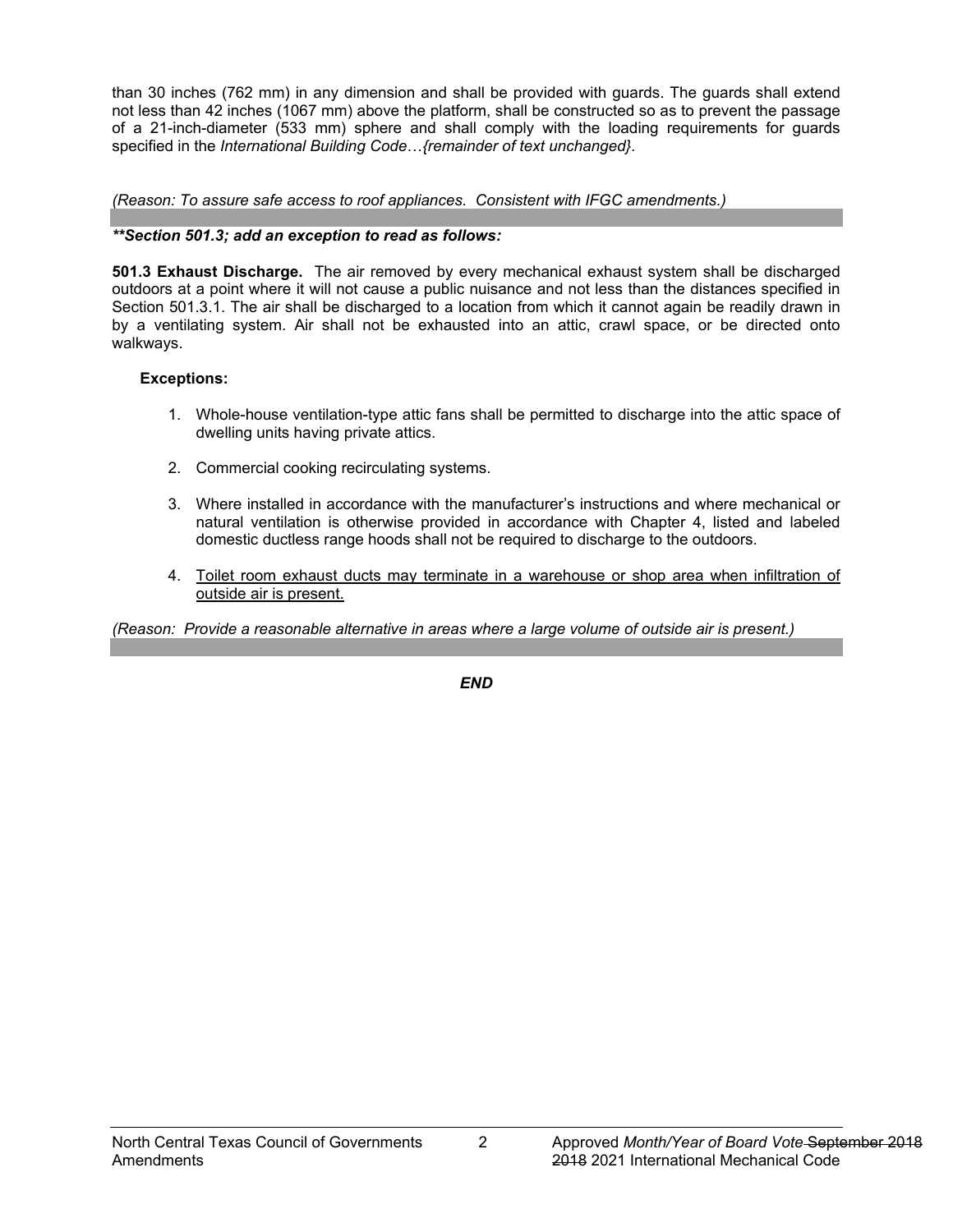

# **Council of Governments Recommended Amendments to the 2021 International Fuel Gas Code**

North Central Texas Council of Governments Region

The following sections, paragraphs, and sentences of the *2021 International Fuel Gas Code* are hereby amended as follows: Standard type is text from the IFGC. Underlined type is text inserted. Lined through type is deleted text from IFGC. A double asterisk at the beginning of a section identifies an amendment carried over from the 2018 edition of the code and a triple asterisk identifies a new or revised amendment with the 2021 code.

*\*\*Section 101.2 {Local amendments to Section 101.2 may be necessary to correspond with the State Plumbing Licensing Law.}*

*\*\*Section 102.2; add an exception to read as follows:*

**Exception:** Existing dwelling units shall comply with Section 621.2.

*(Reason: Previous code provisions made unvented heater provisions retroactive except as provided for in local amendment. This amendment and amendment to IFGC 621.2 better clarify what the code already states: existing systems may stay unless considered unsafe.)*

*\*\*\*Section 102.8; change to read as follows:*

**102.8 Referenced codes and standards.** The codes and standards referenced in this code shall be those that are listed in Chapter 8 and such codes, when specifically adopted, and standards shall be considered part of the requirements of this code to the prescribed extent of each such reference. Where differences occur between provisions of this code and the referenced standards, the provisions of this code shall apply. Whenever amendments have been adopted to the referenced codes and standards, each reference to said code and standard shall be considered to reference the amendments as well. Any reference to NFPA 70 or the *National Electrical Code* shall mean the Electrical Code as adopted.

*(Reason: Legal wording to recognize locally adopted codes and amendments adopted with referenced codes.)*

*\*\*Section 306.5; change to read as follows:* 

**[M] 306.5 Equipment and Appliances on Roofs or Elevated Structures.** Where *equipment* requiring *access* or appliances are located on an elevated structure or the roof of a building such that personnel will have to climb higher than 16 feet (4877 mm) above grade to access, an interior or exterior means of access shall be provided. Exterior ladders providing roof *access* need not extend closer than 12 feet (2438 mm) to the finish grade or floor level below and shall extend to the *equipment* and appliances' level service space. Such *access* shall . . . *{bulk of section to read the same}* . . . on roofs having a slope greater than four units vertical in 12 units horizontal (33-percent slope). ... *{remainder of text unchanged}*.

*(Reason: To assure safe access to roof appliances. Consistent with IMC amendments.)*

*\*\*Section 306.5.1; change to read as follows:*

**[M] 306.5.1 Sloped roofs.** Where appliances, *equipment*, fans or other components that require service are installed on a roof having a slope of 3 units vertical in 12 units horizontal (25-percent slope) or greater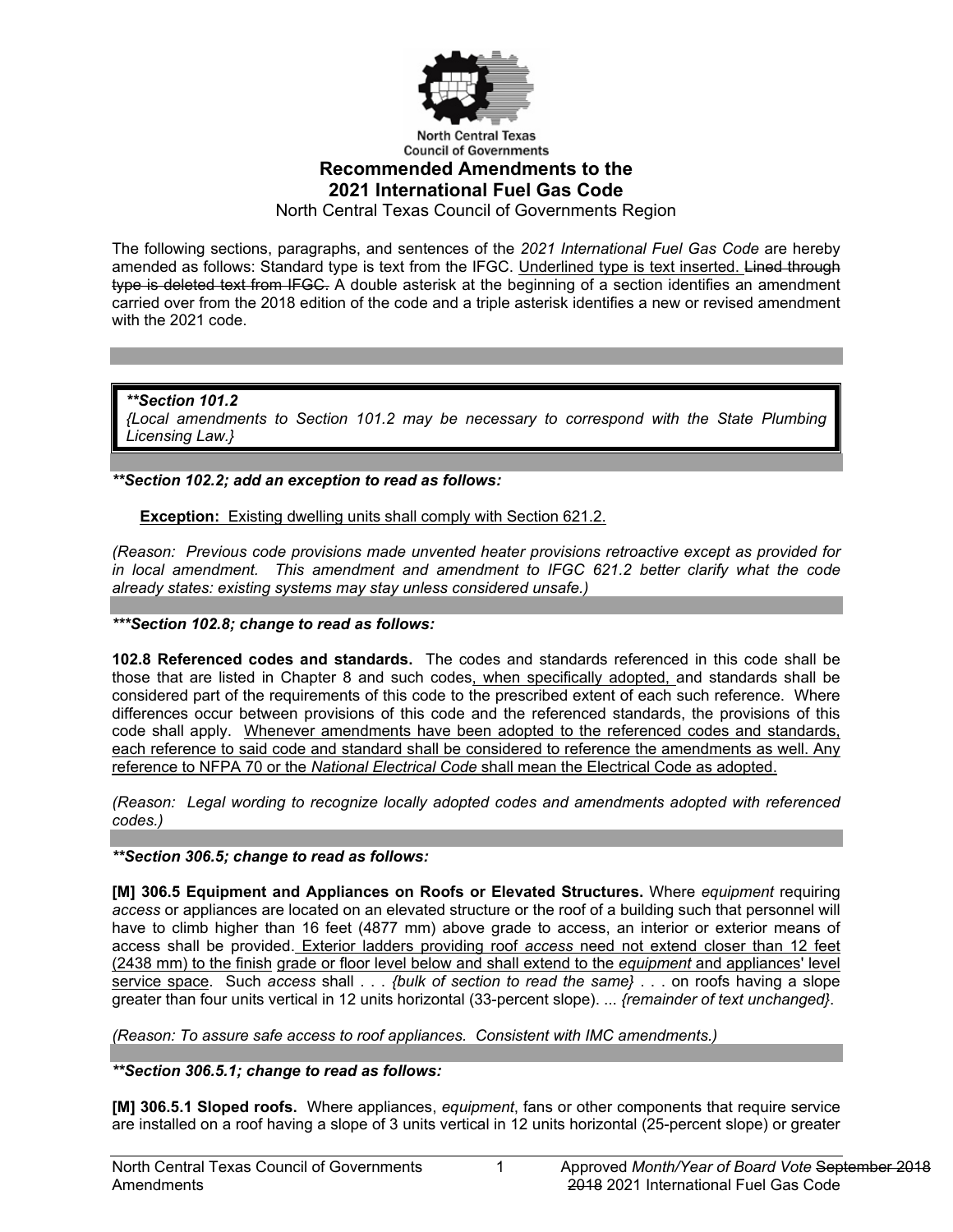and having an edge more than 30 inches (762 mm) above grade at such edge, a catwalk at least 16 inches in width with substantial cleats spaced not more than 16 inches apart shall be provided from the roof *access* to a level platform at the appliance. The level platform shall be provided on each side of the appliance to which *access* is required for service, repair or maintenance. The platform shall be not less than 30 inches (762 mm) in any dimension and shall be provided with guards. The guards shall extend not less than 42 inches (1067 mm) above the platform, shall be constructed so as to prevent the passage of a 21-inch-diameter (533 mm) sphere and shall comply with the loading requirements for guards specified in the *International Building Code*.

*(Reason: To assure safe access to roof appliances. Consistent with IMC amendments.)*

## *\*\*Section 401.5; add a second paragraph to read as follows:*

Both ends of each section of medium pressure gas piping shall identify its operating gas pressure with an *approved* tag. The tags are to be composed of aluminum or stainless steel and the following wording shall be stamped into the tag:

"WARNING 1/2 to 5 psi gas pressure Do Not Remove"

*(Reason: To protect homeowners and plumbers.)*

*\*\*Section 404.12; change to read as follows:*

**404.12 Minimum burial depth.** Underground piping systems shall be installed a minimum depth of 12 18 inches (305 458 mm) top of pipe below grade, except as provided for in Section 404.12.1.

## **404.12.1 Delete in its entirety.**

*(Reason: To provide increased protection to piping systems and address reference number change.)*

### *\*\*\*Section 406.4; change to read as follows:*

**406.4 Test pressure measurement.** Test pressure shall be measured with a monometer or with a pressure-measuring device designed and calibrated to read, record, or indicate a pressure loss caused by leakage during the pressure test period. The source of pressure shall be isolated before the pressure tests are made. Mechanical gauges used to measure test pressures shall have a range such that the highest end of the scale is not greater than five times the test pressure. Spring type gauges do not meet the requirement of a calibrated gauge.

*(Reason: To require the use of more accurate diaphragm gauges. Spring gauges do not provide accurate measurement below approximately 17 psig.)*

# *\*\*\*Section 406.4.1; change to read as follows:*

**406.4.1 Test pressure.** The test pressure to be used shall be no less than 4 1/2 times the proposed maximum working pressure, but no less than 3 3 psig (20 kPa gauge), or at the discretion of the Code Official, the piping and valves may be tested at a pressure of at least six (6) inches (152 mm) of mercury, measured with a manometer or slope gauge, irrespective of design pressure. Where the test pressure exceeds 125 psig (862 kPa gauge), the test pressure shall not exceed a value that produces a hoop stress in the piping greater than 50 percent of the specified minimum yield strength of the pipe. For tests requiring a pressure of 3 psig, diaphragm gauges shall utilize a dial with a minimum diameter of three and one half inches (3  $\frac{1}{2}$ "), a set hand, 1/10 pound incrementation and pressure range not to exceed 15 psi for tests requiring a pressure of 3 psig. For tests requiring a pressure of 10 psig, diaphragm gauges shall utilize a dial with a minimum diameter of three and one-half inches (3 ½"), a set hand, a minimum of 2/10 pound incrementation and a pressure range not to exceed 50 psi. For welded piping, and for piping carrying gas at pressures in excess of fourteen (14) inches water column pressure (3.48 kPa) (1/2 psi) and less than 200 inches of water column pressure (52.2 kPa) (7.5 psi), the test pressure shall not be less than ten (10) pounds per square inch (69.6 kPa). For piping carrying gas at a pressure that exceeds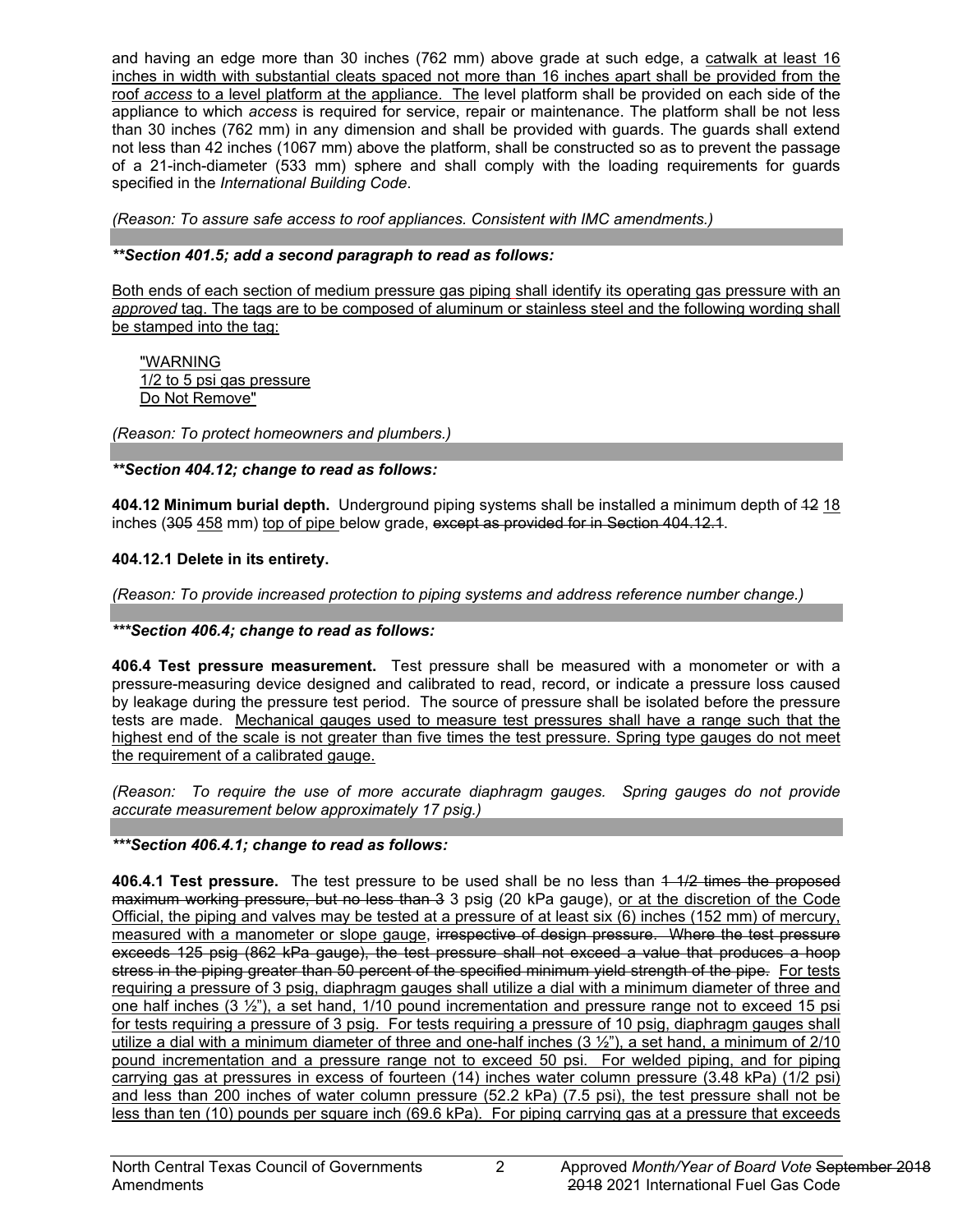200 inches of water column (52.2 kPa) (7.5 psi), the test pressure shall be not less than one and one-half times the proposed maximum working pressure.

Diaphragm gauges used for testing must display a current calibration and be in good working condition. The appropriate test must be applied to the diaphragm gauge used for testing.

*(Reason: To provide for lesser pressures to coordinate with the use of more accurate diaphragm gauges.)* 

*\*\*Section 409.1; add Section 409.1.4 to read as follows:*

**409.1.4 Valves in CSST installations.** Shutoff valves installed with corrugated stainless steel (CSST) piping systems shall be supported with an *approved* termination fitting, or equivalent support, suitable for the size of the valves, of adequate strength and quality, and located at intervals so as to prevent or damp out excessive vibration but in no case greater than 12-inches from the center of the valve. Supports shall be installed so as not to interfere with the free expansion and contraction of the system's piping, fittings, and valves between anchors. All valves and supports shall be designed and installed so they will not be disengaged by movement of the supporting piping.

*(Reason: To provide proper security to CSST valves. These standards were established in this region in 1999 when CSST was an emerging technology.)*

*\*\*Section 410.1; add a second paragraph and exception to read as follows:*

*Access* to regulators shall comply with the requirements for *access* to appliances as specified in Section 306.

**Exception:** A passageway or level service space is not required when the regulator is capable of being serviced and removed through the required attic opening.

*(Reason: To require adequate access to regulators.)*

*\*\*Section 621.2; add exception as follows:*

**621.2 Prohibited use.** One or more unvented room heaters shall not be used as the sole source of comfort heating in a dwelling unit.

**Exception:** Existing *approved* unvented heaters may continue to be used in dwelling units, in accordance with the code provisions in effect when installed, when *approved* by the Code Official unless an unsafe condition is determined to exist as described in Section 108.7.

*(Reason: Gives code official discretion.)*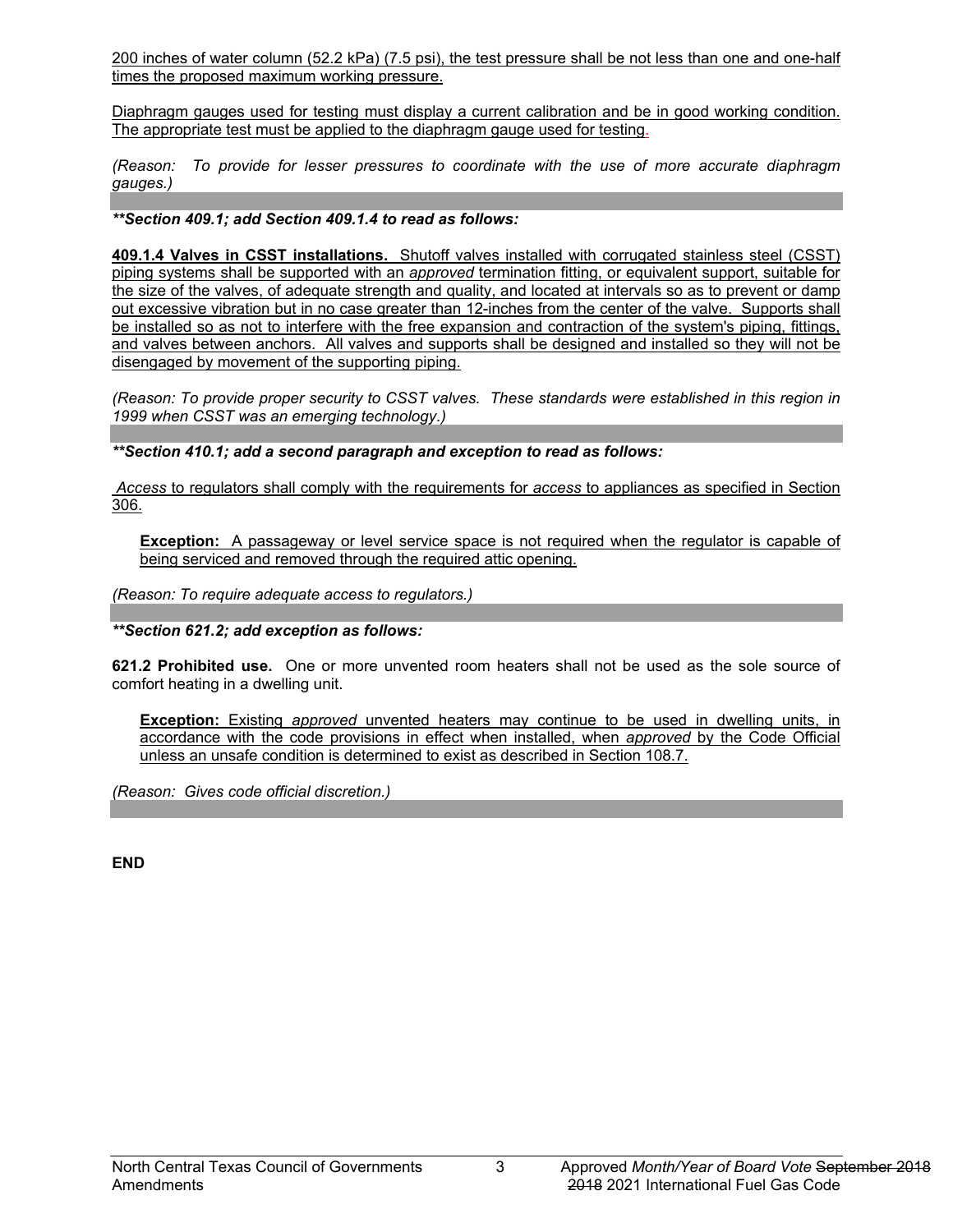

#### **North Central Texas Council of Governments Recommended Regional Amendments to the 2021 International Swimming Pool and Spa Code** North Central Texas Council of Governments Region

The following sections, paragraphs, and sentences of the *2021 International Swimming Pool and Spa Code*  are hereby amended as follows: Standard type is text from the ISPSC. Underlined type is text inserted. Lined through type is deleted text from ISPSC. A double asterisk at the beginning of a section identifies an amendment carried over from the 2018 edition of the code. A triple asterisk (\*\*\*) identifies a new orrevised amendment with the 2021 ISPSC code.

## **\*\*Section 102.9; Change to read as follows:**

**Section 102.9 Other laws.** The provisions of this code shall not be deemed to nullify any provisions of local, state or federal law, to include but not limited to:

- **1.** Texas Department of State Health Services (TDSHS); *Standards for Public Pools andSpas;* §285.181 through §285.208, (TDSHS rules do not apply to pools serving one- and two-family dwellings or townhouses).
- **2.** *Texas Department of Licensing and Regulation (TDLR); 2012 Texas Accessibility Standards (TAS*), TAS provide the scoping and technical requirements for accessibility for Swimming Pool, wading pools and spas and shall comply with *2012 TAS, Section 242.*  (TAS rules do not apply to pools serving one- and two-family dwellings or townhouses).

**Exception:** Elements regulated under Texas Department of Licensing and Regulation (TDLR) and built in accordance with TDLR approved plans, including any variances or waivers granted by the TDLR, shall be deemed to be in compliance with the requirements of this Chapter.

*(Reason: To clarify specific Texas statutes which regulate public pools and spas.)*

# **\*\*\*Section 113.4 Violation penalties;** *Changed to read as follows:*

**113.4 Violation penalties**. Any person who shall violate a provision of this code or shall fail to comply with any of the requirements thereof or who shall erect, install, alter or repair a pool or spa in violation of the *approved* construction documents or directive of the *code official,* or of a permit or certificate issued under the provisions of this code may be punishable for each day of the violation set forth by the *authority having jurisdiction.* , shall be guilty of a [**SPECIFY OFFENSE**], punishable by a fine of not more than [**AMOUNT**] dollars or by imprisonment not exceeding [**NUMBER OF DAYS**], or both such a fine and imprisonment. Each day that a violation continues after due notice has been served shall be deemed a separate offense.

*(Reason: Covered by general provisions of the Code of Ordinances.)*

### **\*\*\*Section 305; Change to read as follows:**

### **305.1 General.**

The provisions of this section shall apply to the design of barriers for restricting entry into areas having pools and spas. In only one-and two-family dwellings and townhouses, where spas or hot tubs are equipped with a lockable safety cover complying with [ASTM F1346](https://codes.iccsafe.org/premium/document/linkit/ISPSC2018_Ch11_PromASTM_RefStdF1346_91_2010/995/11715724/text-id-11715782) and swimming pools are equipped with a powered safety cover that complies with [ASTM F1346,](https://codes.iccsafe.org/premium/document/linkit/ISPSC2018_Ch11_PromASTM_RefStdF1346_91_2010/995/11715724/text-id-11715782) the areas where those spas, hot tubs or pools are located shall not be required to comply with [Sections 305.2](https://codes.iccsafe.org/premium/document/linkit/ISPSC2018_Ch03_Sec305.2/995/11715724/text-id-11715782) through [305.7.](https://codes.iccsafe.org/premium/document/linkit/ISPSC2018_Ch03_Sec305.7/995/11715724/text-id-11715782)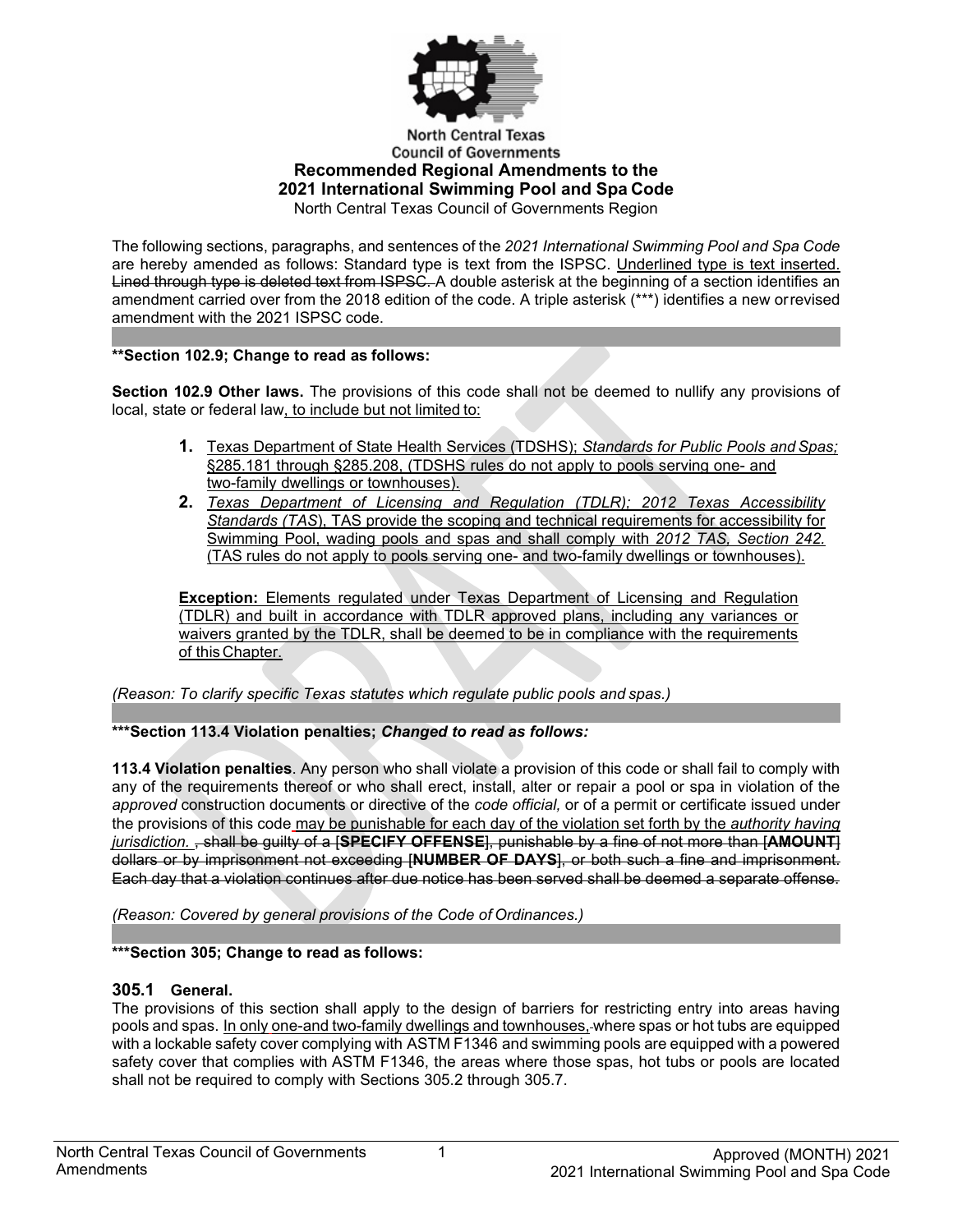

## **Council of Governments**

*(Reason: To clarify requirements for dwellings and commercial properties and specific Texas statutes which regulate public pools and spas.)*

#### **\*\* Add subsection 305.2.7.1; to read as follows:**

**305.2.7.1 Chain link fencing prohibited.** Chain link fencing is not permitted as a barrier in public pools built after January 1, 1994.

*(Reason: To clarify specific Texas Health and Safety Code Chapter 757.003 (f).)*

#### **\*\*\*Section 305.4 structure wall as a barrier; Changes as follows:**

**305.4 Structure wall as a barrier.** Where a wall of a dwelling or structure of a one- and two-family dwelling or townhouse or its accessory structure serves as part of a barrier and where doors or windows provide direct access to the pool or spa through that wall, one of the following shall be required:

- 1. Remainder Unchanged
- 2. Remainder Unchanged
- 3. Remainder Unchanged
- 4. Remainder unchanged
- 5. Remainder unchanged
- 6. Remainder unchanged

*(Reason: To clarify specific Texas Health and Safety Code Chapter 757.007.*

### **\*\*Section 305.6; Change to read as follows:**

**305.6 Natural barriers used in a one- and two-family dwelling or townhouse.** In the case where the pool or spa area abuts the edge of a lake or other natural body of water, public access is not permitted or allowed along the shoreline, and required barriers extend to and beyond the water's edge a minimum of eighteen (18) inches, a barrier is not required between the natural body of water shoreline and the pool or spa.

*(Reason: Specific Texas statutes do not allow the use of natural barriers in lieu of fencing for publicpools per Chapter 757.003).* 

**\*\*Section 307.1.4 Accessibility; Add exception to Section to 307.1.4 as follows:** 

**Exception:** Components of projects regulated by and registered with Architectural Barriers Division of Texas Department of Licensing and Regulation shall be deemed to be in compliance with the requirements of this chapter.

*(Reason: To accommodate buildings regulated under state law. Further clarified to mean Components that are specifically addressed by TDLR shall be exempt.)*

**\*\*\*Section 307.2.2.2 ; add to read as follows:**

**Section 307.2.2.2 Location.** Depth of the swimming pool and spa shall maintain a ratio of 1:1 from the nearest building foundation or footing of a retaining wall. up to a maximum depth distance of 5'-0" (i.e. for a depth of 5'-0" the pool must be located 5'-0" from the nearest foundation) otherwise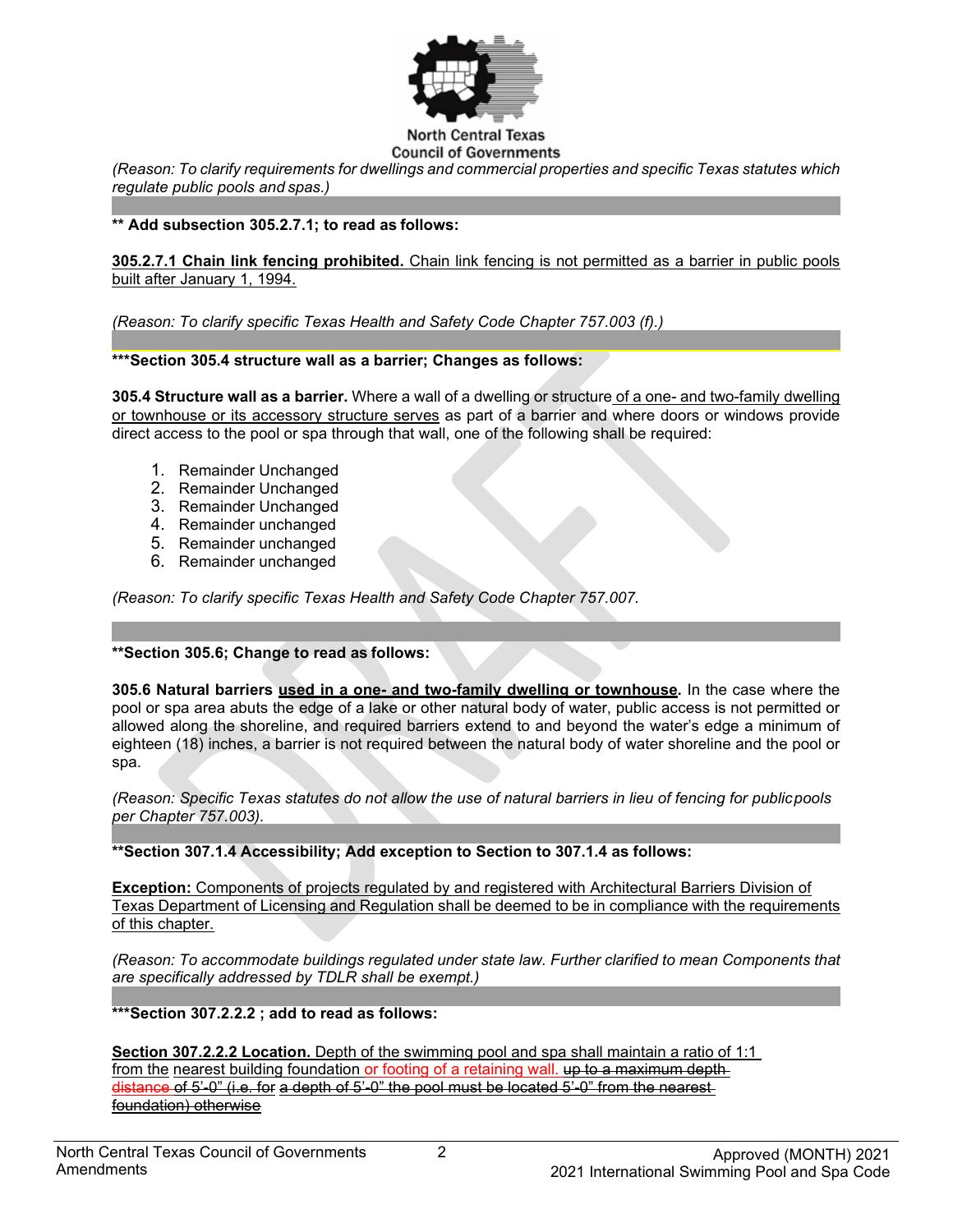

### Exception:

a sealed engineered design drawing of the proposed new structure shall be submitted for approval. is required

#### **\*\*Section 310; Change to read as follows:**

**310.1 General**. Suction entrapment avoidance for pools and spas shall be provided in accordance with APSP 7 (ANSI/PHTA/ICC 7) or for public swimming pools in accordance with State of Texas Rules for Public Swimming Pools and Spas, Title 25 TAC Chapter 265 Subchapter L, Rule §265.190.

#### *[Remainder unchanged]*

*(Reason: To clarify specific Texas statutes which regulate public pools and spas.)*

**\*\* Section 402.12; Change to read as follows:**

**402.12 Water envelopes.** The minimum diving water envelopes shall be in accordance with Table 402.12 **Texas department of State Health services, Administrative Code Title 25, Chapter 265, Section 186 (e) and Figure: 25 TAC 256.186 (e) (6).** (Delete Table 402.12 and Figure 402.12)

ADD: Figure: 25 TAC §265.186 (e) (6)

| Maximum Diving Board Height Over Water | $\frac{3}{4}$ Meter | 1 Meter          | 3 Meters                  |
|----------------------------------------|---------------------|------------------|---------------------------|
| Max. Diving Board Length               | $12$ ft.            | 16 ft.           | 16 ft.                    |
| Minimum Diving Board Overhang          | 2 ft. 6 in.         | 5 ft.            | 5 ft.                     |
| D1 Minimum                             | 8 ft. 6 in.         | 11 ft. 2 in.     | 12 ft. 2 in.              |
| D2 Minimum                             | 9 ft.               | 10 ft. 10 in.    | 11 ft. 10 in.             |
| D3 Minimum                             | 4 ft.               | 6 ft.            | 6 ft.                     |
| L1 Minimum                             | 4 ft.               | 5 ft.            | 5 ft.                     |
| L <sub>2</sub> Minimum                 | 12 ft.              | $16$ ft. $5$ in. | $\overline{19}$ ft. 9 in. |
| L3 Minimum                             | 14 ft. 10 in.       | 13 ft. 2 in.     | 13 ft. 11 in.             |
| L4 Minimum                             | 30 ft. 10 in.       | 34 ft. 7 in.     | 38 ft. 8 in.              |
| L5 Minimum                             | 8 ft.               | $10$ ft.         | 13 ft.                    |
| H Minimum                              | 16 ft.              | 16 ft.           | 16 ft.                    |
| From Plummet to Pool Wall at Side      | 9 ft.               | 10 ft.           | 11 ft. 6 in.              |
| From Plummet to Adjacent Plummet       | 10 ft.              | $10$ ft.         | 10 ft.                    |



2021 International Swimming Pool and Spa Code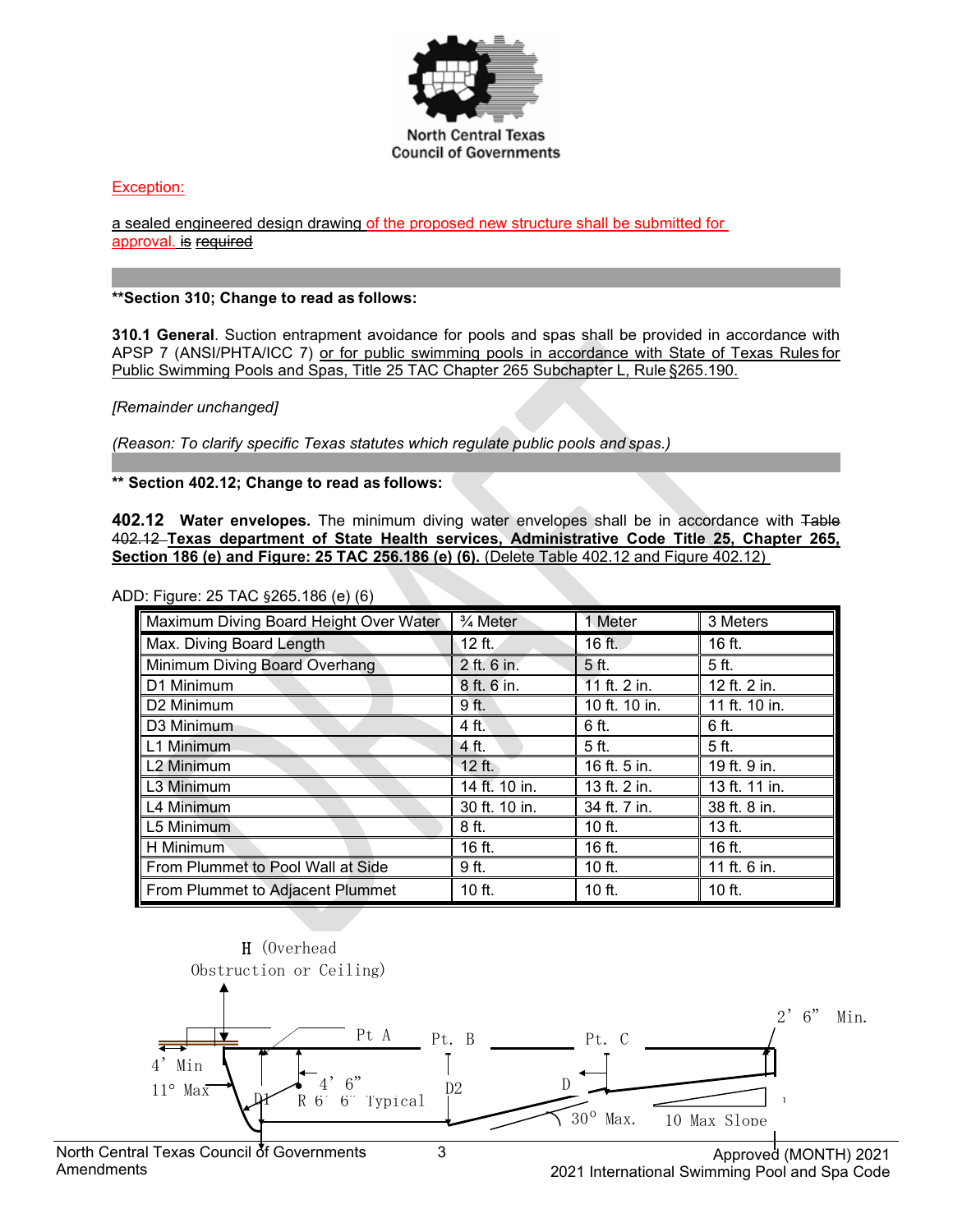

**North Central Texas Council of Governments** 



*(Reason: To avoid conflict with 25 TAC Chapter 265.)*

## **\*\*Section 411.2.1 & 411.2.2; Change to read as follows:**

**411.2.1 Tread dimensions and area.** Treads shall have a minimum unobstructed horizontal depth (i.e., horizontal run) of 12 inches and a minimum width of 20 inches. not be less than 24 inches (607mm) at the leading edge. Treads shall have an unobstructed surface area of not less than 240 square inches (154838mm2) and an unobstructed horizontal depth of not less than10 inches (254 mm) at the center line.

**411.2.2 Risers.** Risers for steps shall have a maximum uniform height of 10 inches, with the bottom riser height allowed to taper to zero except for the bottom riser, shall have a uniform height of not greater than 12 inches (305 mm) measured at the center line. The bottom riser height is allowed to vary to thefloor.

*(Reason: To avoid conflict with 25 TAC Chapter 265.186 (c)(7)(A)& (B).)*

# **\*\*Section 411.5.1 & 411.5.2; Change to read as follows:**

**411.5.1 Swimouts.** Swimouts, located in either the deep or shallow area of a pool, shall comply with all of the following:

- 1. Unchanged
- 2. Unchanged
- 3. Unchanged
- 4. The leading edge shall be visibly set apart and provided with a horizontal solid or broken stripe at least 1 inch wide on the top surface along the front leading edge of each step. This stripe shall be plainly visible to persons on the pool deck. The stripe shall be a contrasting color to the background on which it is applied, and the color shall be permanent in nature and shall be a slip-resistant surface.

**411.5.2 Underwater seats and benches.** Underwater seats and benches, whether used alone or in conjunction with pool stairs, shall comply with all of the following:

- 1. Unchanged
- 2. Unchanged
- 3. Unchanged
- 4. Unchanged
- 5. The leading edge shall be visually set apart and provided with a horizontal solid or broken stripe at least 1 inch wide on the top surface along the front leading edge of each step. This stripe shall be.